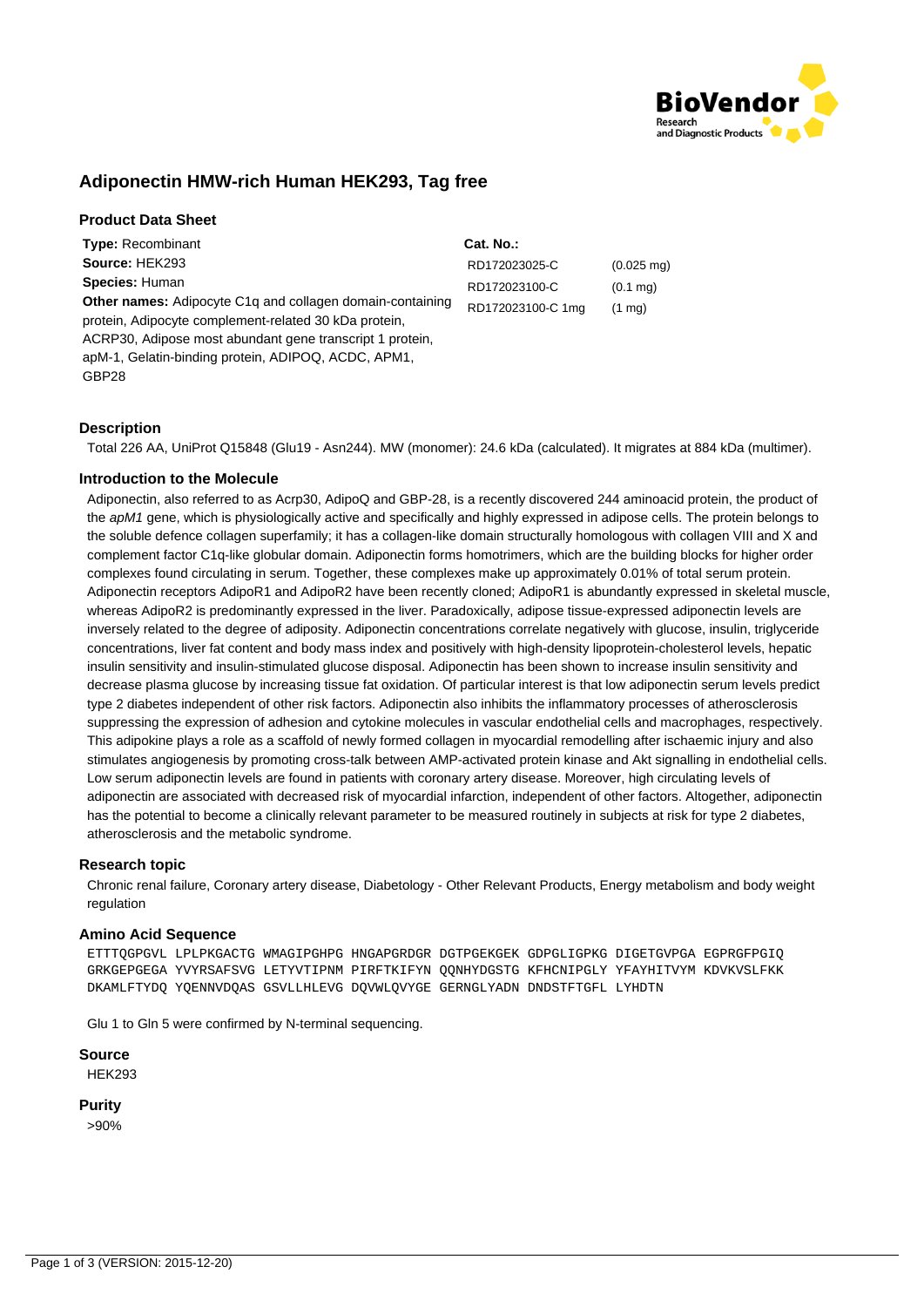## **SDS-PAGE gel**



- 4-20% gradient SDS-PAGE separation Adiponectin HMW-rich Human HEK293, Tag free
- 1. M.W. marker -14, 21, 31, 45, 66, 97 kDa
- 2. reduced and boiled sample, 2.5µg/lane
- 3. non-reduced and non-boiled sample, 2.5µg/lane

## **Biological Activity**

Effect of this product on PDGF-induced proliferation of human aortic smooth muscle cells was confirmed experimentaly.

## **Endotoxin**

<1.0 EU/ug

## **Formulation**

Filtered (0.4 µm) and lyophilized in 20 mM Tris, 50 mM NaCl, pH 7.5 and 1mM CaCl2 at 0.5 mg/mL concentration.

#### **Reconstitution**

Add deionized water to prepare a working stock solution of approximately 0.5 mg/ml and let the lyophilized pellet dissolve completely. Filter sterilize your culture media/working solutions containing this non-sterile product before using in cell culture.

#### **Shipping**

At ambient temperature. Upon receipt, store the product at the temperature recommended below.

#### **Storage, Stability/Shelf Life**

Store lyophilized protein at -80°C. Lyophilized protein remains stable until the expiry date when stored at -80°C. Aliquot reconstituted protein to avoid repeated freezing/thawing cycles and store at -80°C for long term storage. Reconstituted protein can be stored at 4°C for a week.

#### **Quality Control Test**

BCA to determine quantity of the protein. SDS PAGE to determine purity of the protein. LAL to determine quantity of endotoxin. GFC to determine purity of the protein.

## **Applications**

Cell culture and/or animal studies, ELISA, Western blotting

#### **Note**